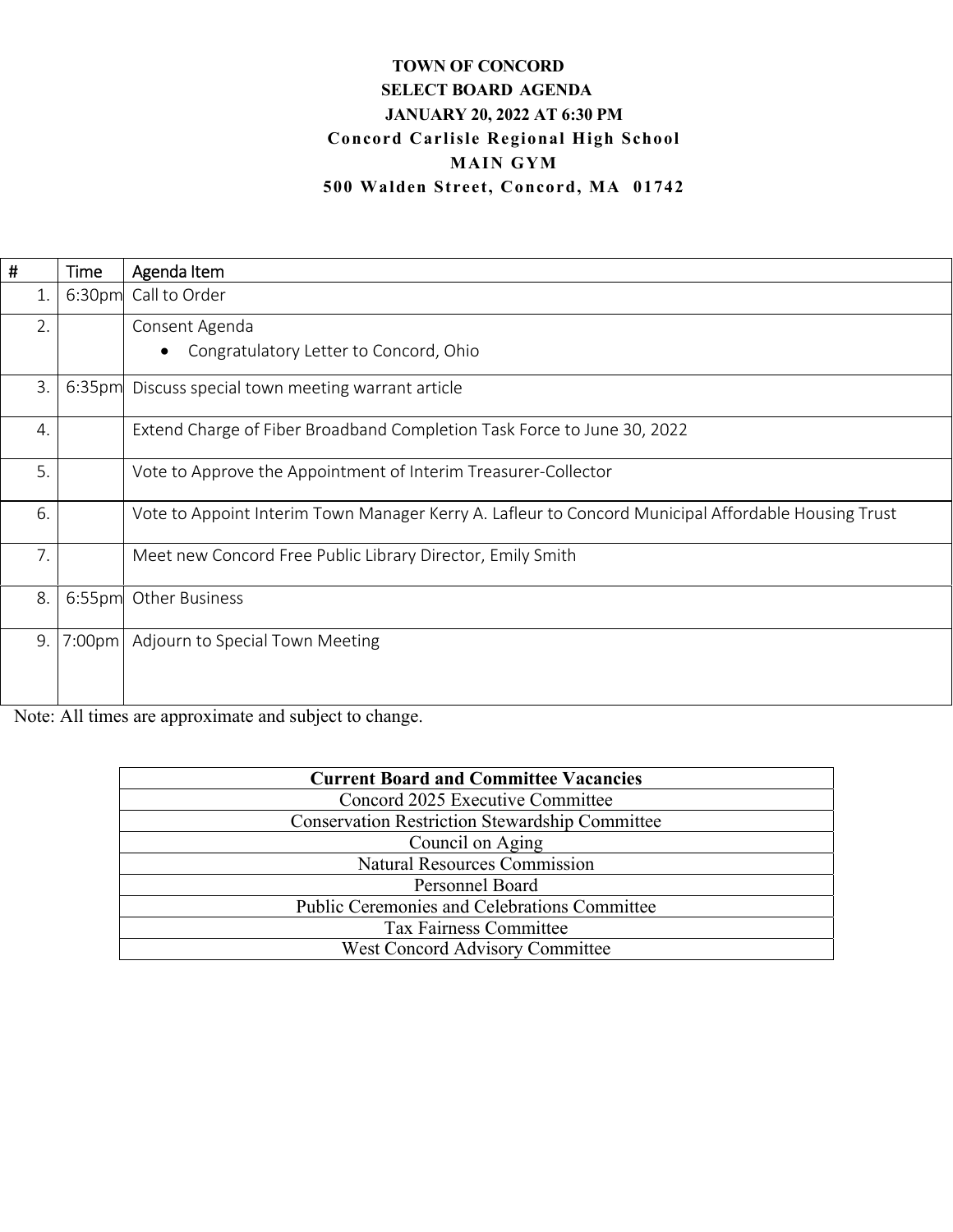

**TOWN OF CONCORD** 

TOWN HOUSE - P.O. BOX 535 CONCORD, MASSACHUSETTS 01742

OLD NORTHPORT

Concord Township Lake County, Ohio Members of the Board of Trustees 7229 Ravenna Road Concord Township, OH 44077

January 20, 2022

Dear Distinguished Board Members and Our Fellow *Concordians*:

We write today to wish you all a sincere Congratulations regarding your community's bicentennial! Concord, Massachusetts was founded on the principals of agreement and harmony, we consider ourselves honored to share our Town name and values with your Township. Our ancestors, many of whom still have descendants living in Concord, MA today, were willing to risk their lives to fight for freedom and liberty in what would become the Great American Revolutionary War. We are honored that Concord, Ohio's founders chose to remember the great Battles of Lexington and Concord and the '*Shot heard round the world*' when determining a name for your township.

Concord, Ohio's bicentennial is as exceptional as it is momentous. Your community's perseverance in the face of difficult situations, coupled with your desire to work together to create a true sense of belonging, is inspiring. We hope that your Township will continue to embody the true American spirit as your history grows and your population prospers.

We welcome you to visit Concord, MA and celebrate with us in the year 2025 as we commemorate the Semiquincentennial Anniversary of the start of the Revolutionary War where it all began, in Concord!

With pride and deepest respect, we congratulate you all on this community-wide milestone and wish you good health and spirit in the years to come.

Respectfully Yours,

Ms. Terri Ackerman, Chair Ms. Kerry Lafleur, Interim Town Manager Concord Select Board Town of Concord, Massachusetts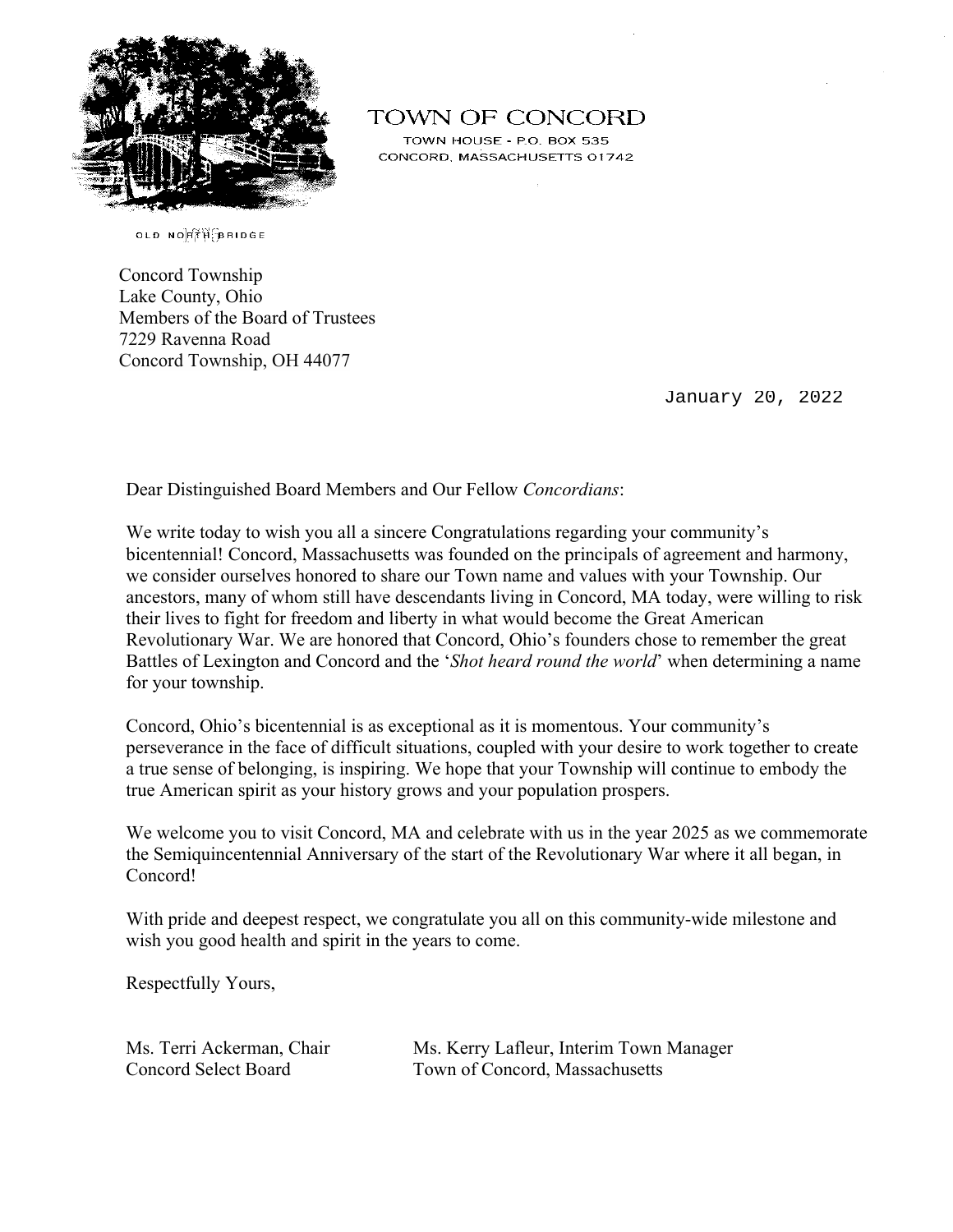# Fiber Broadband Completion Task Force **Charge**

## A. Purpose and Background

The purpose of the Fiber Broadband Completion Task Force (FBCTF), as voted by Article 41 of the 2021 Annual Town Meeting, is to study and recommend appropriate solutions for the completion of Concord's fiber optic network, known as Concord Light Broadband, so that this network can offer broadband service throughout the Town.

A recent GIS data analysis found that 5 - 7% of residential parcels are without Fiber Broadband access, either by under-ground or overhead cable, representing 20 - 25% of individual addresses. Residents in affordable housing, condominiums, or apartments may face difficulties connecting to the Town's fiber network.

The FBCC will study alternative approaches to network completion and provide a written report of recommended actions and strategies for the Town Manager and Select Board to consider. The report will present solutions, including possible funding, for three distinct aspects of network completion, or subject areas:

 (a) recommending ways to expedite the installation of fiber-optic telecommunications utility service on the remaining 5 - 7% of Town streets that lacks such service

- (b) exploring barriers to Concord Light Broadband subscription growth
- (c) investigating opportunities for expanding fiber-to-the-home and fiber-to-the-business.

This Task Force will explore the barriers to broadband adoption in a targeted, focused effort. It will revisit the fiber completion strategy on behalf of the community. The report will provide the Light Board, the Select Board, and the Town Manager with information needed to form rational policy decisions on laying fiber to homes and businesses in Concord.

#### B. Membership

The Fiber Broadband Completion Task Force shall be comprised of seven members appointed by the Select Board. The term of office shall be until February 1, 2022, which is the target date for completion of the Report, unless extended by the Select Board.

Membership shall be as follows:

- One member of the Concord Municipal Light Board, chosen by the Light Board
- One member qualified to represent the business consumers of fiber-based utility services
- One member qualified to represent the real estate community
- One member from a multi-unit dwelling (not currently served by fiber) or Home Owners Association (HOA) board member.
- One member of the PEG Access Advisory Committee Two additional citizens-at-large, with preference given to those with expertise in Broadband or networking

The Task Force shall elect a chair and clerk.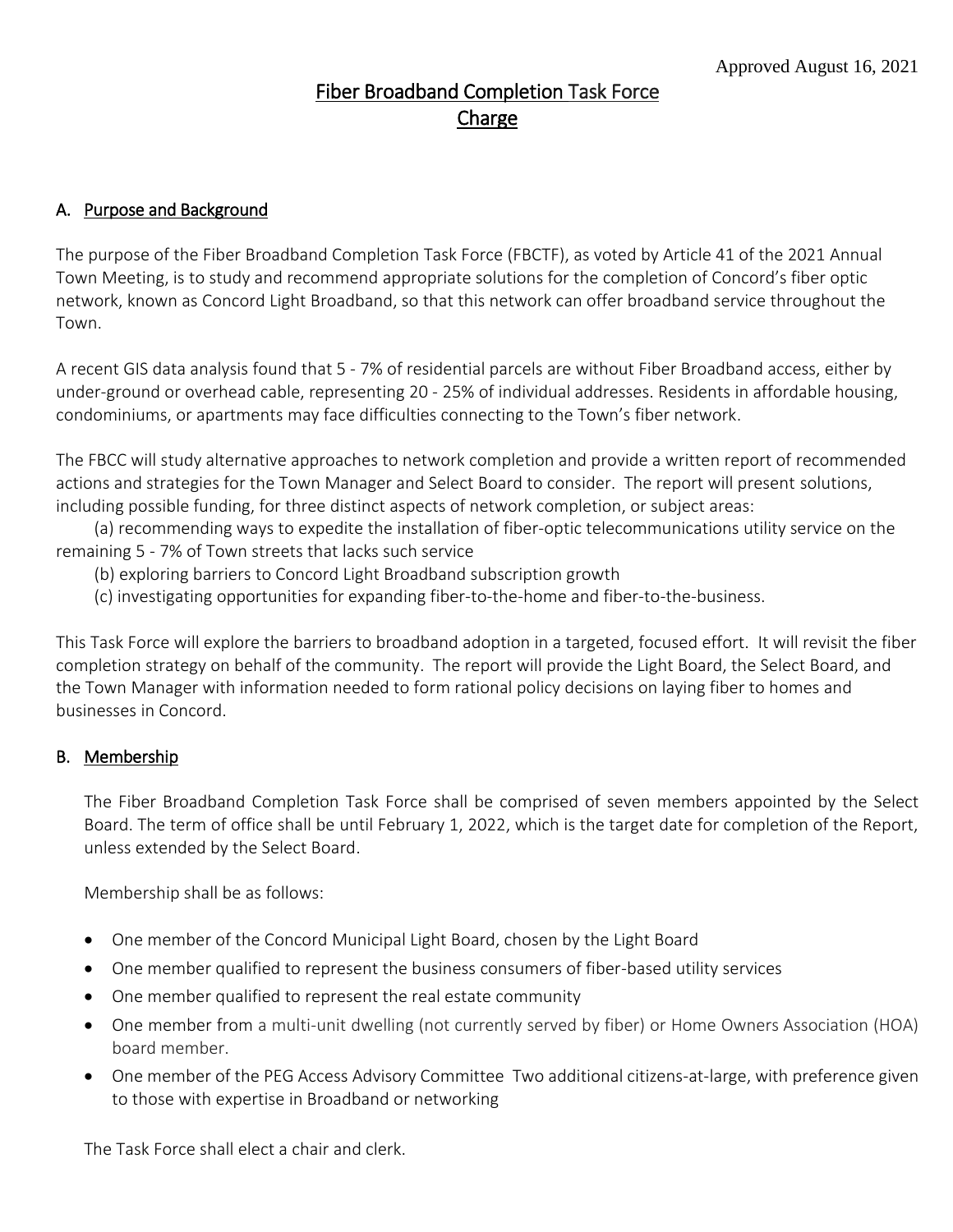## C. Duties and Responsibilities

The Task Force shall seek creative, forward-thinking solutions that acknowledge the existing roles and responsibilities of the Town Manager and staff of the Concord Municipal Light Plant in providing broadband services and completing the broadband deployment of the Town's fiber optic network. This work, for completion of the rollout, will focus exclusively on our fiber. (In particular, the FBCC will not study or explore cellular telephone service solutions or internet access that is based on wireless technologies, such as small cells, 5G, or over-the-air-reception devices.)

The Task Force shall hold at least one public hearing and may conduct surveys, focus groups, or other data collection methods. It is also recommended that Task Force members meet with groups such as the Concord Business Partnership, Economic Vitality Committee, League of Women Voters, the Concord-Carlisle School Superintendent. Council on Aging, and (representatives of the arts and digital media communities)

- The Task Force should research barriers to customer growth prior to developing a plan for expansion. It is recommended that the Task Force shall conduct a citizen survey to ascertain an approximate percentage of citizens who do not want or anticipate using fiber and whysen.
- The Fiber Broadband Task Force shall report their findings and recommendations in writing to the Town Manager and Select Board no later than February 1, 2022. The report shall be publicly available, and the Light Board and interested members of the public should have an opportunity to review and comment on it prior to final submission.

This Report shall be divided into the three aspects of completion set forth in Article 41 and repeated in section A above.

The Task Force may choose to explore additional issues that help to articulate the mission and the business and financial policies for expanding the fiber network and sustaining operations.

- (a), "the last  $5 7$  % of streets"
- (b), "barriers to subscription growth"
- (c): "fiber-to-the-home (FTTH) and fiber-to-the-business (FTTB)" aka the 'last mile'

## D. Other Considerations

To foster a free and open discussion of ideas, the Task Force shall comply with the provisions of the Open Meeting Law (including keeping minutes of its deliberations), the Public Records Law, the Conflict-of-Interest Law and all other applicable laws and regulations of the Commonwealth, as well as all relevant Bylaws and Administrative Policies of the Town.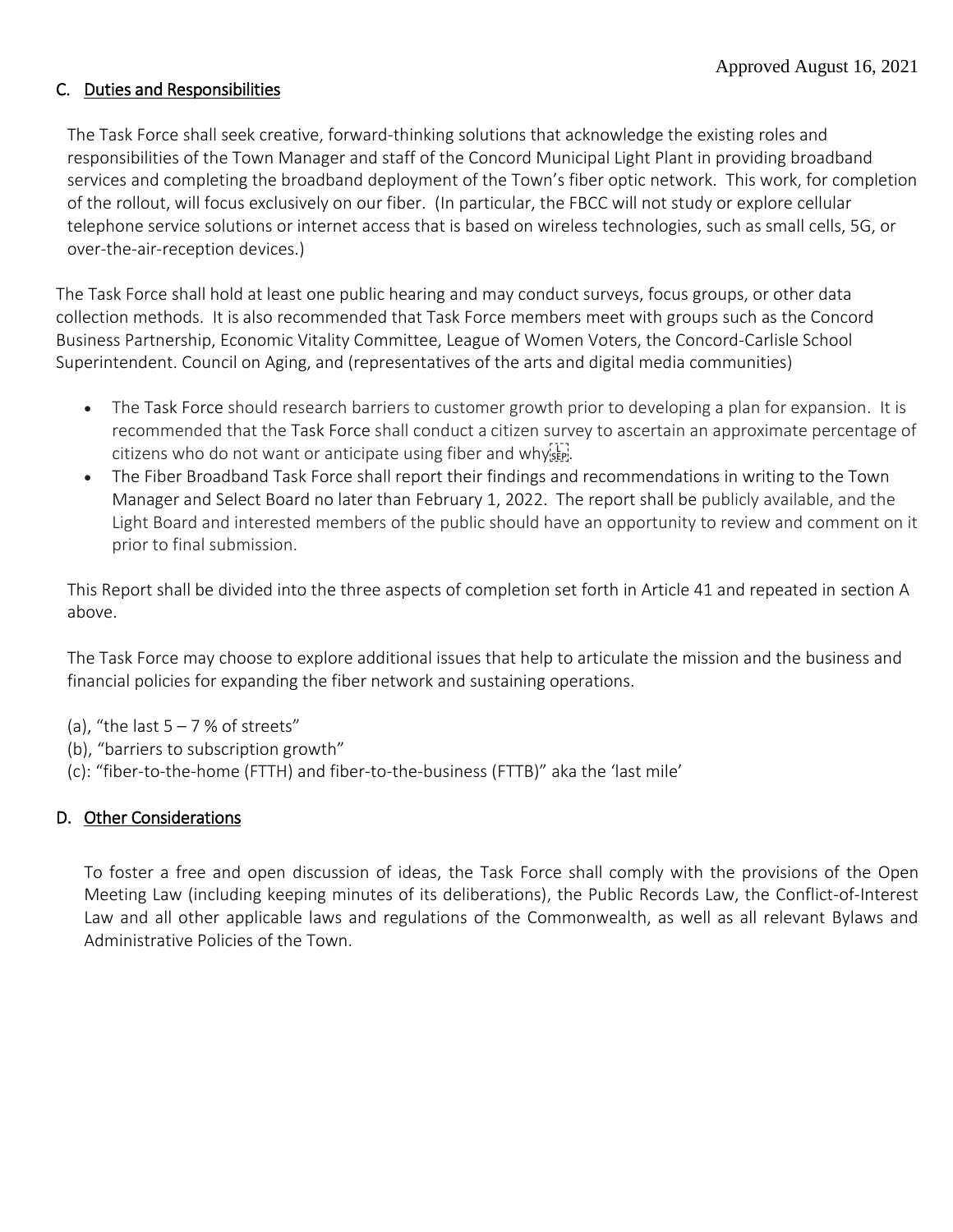| From:    | Mark Howell $\leq$ mark howell@mac.com>         |
|----------|-------------------------------------------------|
| Sent:    | Friday, January 14, 2022 12:48 PM               |
| To:      | Christopher Carmody; Terri Ackerman             |
| Subject: | FBCTF Progress Report and Request for extension |

January 14, 2022

To: The Town of Concord Select Board

From: Concord Fiber Broadband Completion Task Force

The Fiber Broadband Completion Task Force has been meeting just about weekly since our appointments were formalized in September 2021. The appointments to this task force all expire on February 1, 2022. Despite our focused effort it has not yet been possible to complete our work under the charge you created and the 2021 Annual Town Meeting Article 41 vote yet.

We are taking this opportunity to report our progress, lay out our plans and request that you extend the current appointments to the task force so that we can complete the work in a responsible way. It is our intention to produce a report and recommendations before the 2022 Annual Town Meeting takes place on May 1, 2022. We have no intention to propose any articles for Town Meeting action this year. Our consensus is that this topic requires much more study and dialogue within the community before any such action would be needed. We are requesting that you consider extending our appointment through June 30 2022 to allow us to complete the effort and communicate the results.

Below is a brief summary of our study as of mid-January 2022.

Our primary task is to create recommendations and a report focused on the goal of completing the construction of the fiber optic network to the residential and business premises that are not currently served. The report will shed light on the important decisions and process regarding future investments in fiber. We expect to make some recommendations regarding metrics and responsibilities. We intend to provide alternative approaches for consideration which will allow for different outcomes depending on the level of investment and the priority the community assigns to this goal.

To do this we first started by attempting to quantifying the current fiber network's coverage within Concord. We have data on the streets, the property parcels and addresses (both residential and businesses). This data has allowed us to quantify the extent of the network and begin to analyze the gaps at a high level. The data indicates that there are approximately 8000 addresses and only 76% of them currently have access to Concord's Fiber System.

Stated another way, about one in four premises that is served by CMLP's electric service, is not currently able to also use the fiber network. This statistic alone confirms the value to the community to study further construction. With that established the next steps are to gain a better understanding of the reasons for these gaps and develop an approach to estimating the costs to complete construction of the fiber network.

We are also examining the capacity of the Broadband enterprise to generate cash to support investing in fiber construction. It is necessary to make some assumptions about addressable market and market share to forecast this capacity. We find that this capacity is closely related to subscriber growth, as that impacts gross margins and free cash flows.

Article 41 requires that the task force examine barriers to subscription growth. It appears that Concord Light Broadband currently serves about 25% of the premises which already have fiber available. At this time there are approximately 1500 subscribers out of about 6000 served addresses. Establishing what constrains subscriber growth is a complex endeavor. Consumer behavior is notoriously difficult to discern. As a practical matter, neither the time, nor financial resources available to the task force will allow for extensive data collection. In lieu of that, we are looking at how we might perform some outreach to collect input form the community's experience with Concord Light Broadband. We do expect to recommend that some processes be put in place to provide data in the future. We also expect the report will suggest follow on work in this area.